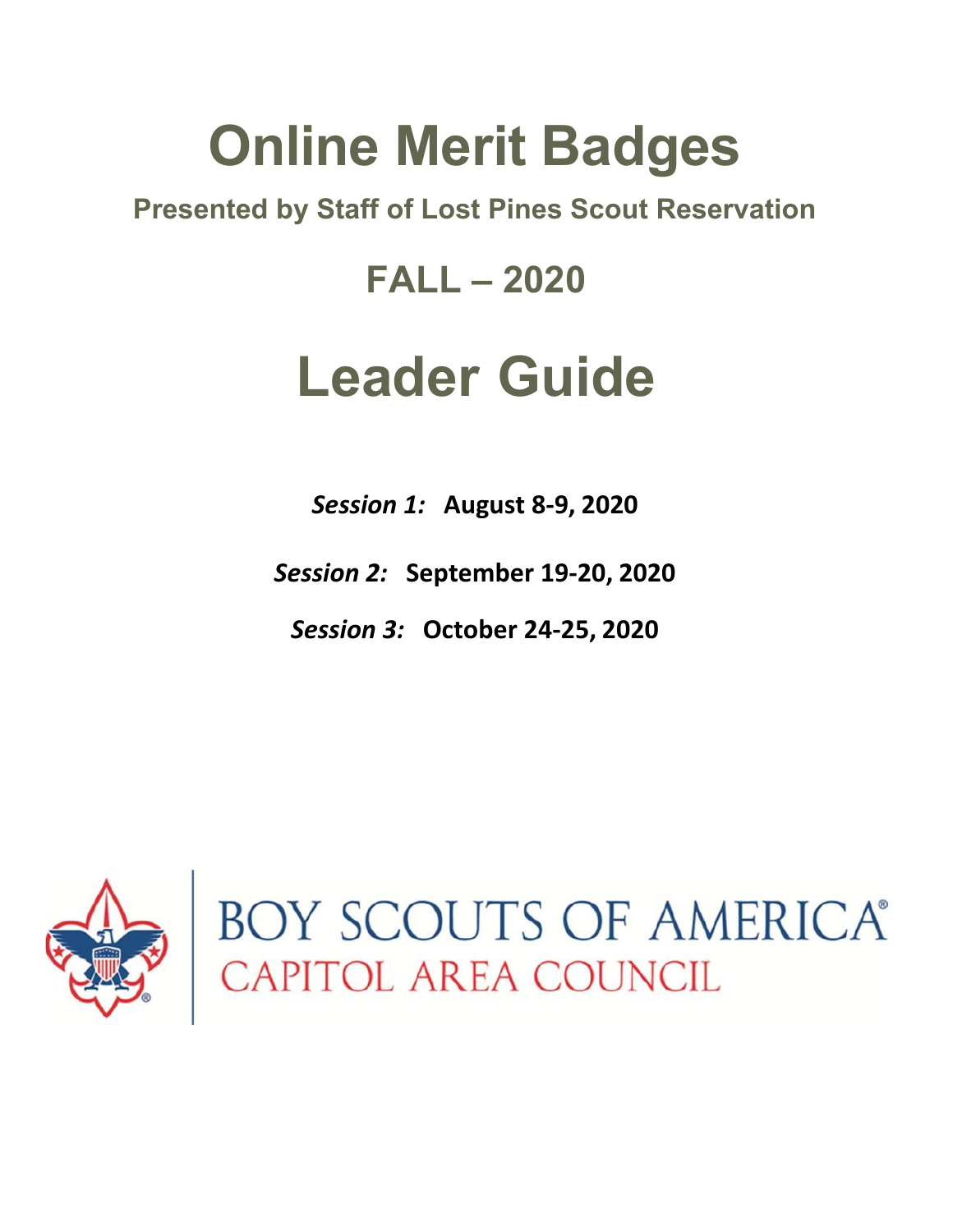#### Welcome to Lost Pines Scout Reservation.

As an adult registering your Scouts for Lost Pines Staff merit badge instruction, you will be providing your Scouts with an experience that they will remember for the rest of their lives. They will advance in Scouting along the Trail to Eagle by completing merit badges – many that will provide insight to a career or hobby interest. Most of all, they'll have a great time and a real feeling of accomplishment.

Lost Pines Staff is routinely inspected and meets the standards established by the B.S.A. National Office for an Accredited Boy Scout Resident Camp. All our key staff members are trained through the B.S.A. National Camp School system.

> **Toni Nelson**<br>
> Camp Director<br>
> Council Program D (512) 736-2806 (512) 944-7726

**Council Program Director** [txtoni13@gmail.com](mailto:txtoni13@gmail.com) [teresa.northcutt@scouting.org](mailto:teresa.northcutt@scouting.org)

## **Important Dates**

| <b>Merit Badge Fee:</b>    | Date DUE               |                |
|----------------------------|------------------------|----------------|
| Reservation                | Now till Monday before |                |
| <b>Scout Final Payment</b> | Monday before          | \$20 per class |

**Monday before the classes: August 3, 2020 for August 8-9 classes September 14, 2020 for September 19-20 classes October 19, 2020 for October 24-25 classes**

# **Preparing for Merit Badges**

#### **Register Your Troop**

ALL Troops must register <https://www.bsacac.org/activities/coronavirus/ideas-for-home/> then see Online Weekend Merit Badges to click on Doubleknot link or go directly to the link: [https://bsacac.doubleknot.com/event/space-available/lost-pines-on-line](https://bsacac.doubleknot.com/event/space-available/lost-pines-on-line-week-end-mb-2020/66624)[week-end-mb-2020/66624](https://bsacac.doubleknot.com/event/space-available/lost-pines-on-line-week-end-mb-2020/66624)

Once your Troop has registered, your Troop designee must enter the names of the Scouts and merit badges (1 to 3 max) and then pay online for the classes. **It is important to list an email for each of the Scouts** where you enter their names (this is the **email the Zoom links** will be sent to the Scout on Tuesday before the classes). These emails are typically found in the spam/junk/or other secondary folders as most providers do this to group emails especially since to follow privacy concern all emails are sent as bcc, so others are not shown these email addresses.

#### **Submit Final Payment (\$20 per class) by Monday before the classes: August 3, 2020 for August 8-9 classes September 14, 2020 for September 19-20 classes October 19, 2020 for October 24-25 classes**

#### **Changes after Monday before the classes**

Be sure to register for merit badges early as some classes fill up quickly! You can select courses in DoubleKnot until the Monday before the classes start. After that, all requests must be emailed to the Registrar at testarr@suddenlink.net.

#### **Provisional Scouts**

While it is preferred that Scouts register with their Troop, we recognize that there are Scouts who would like to take merit badges when their Troop doesn't register. Registration still requires a Troop number as part of the group identification.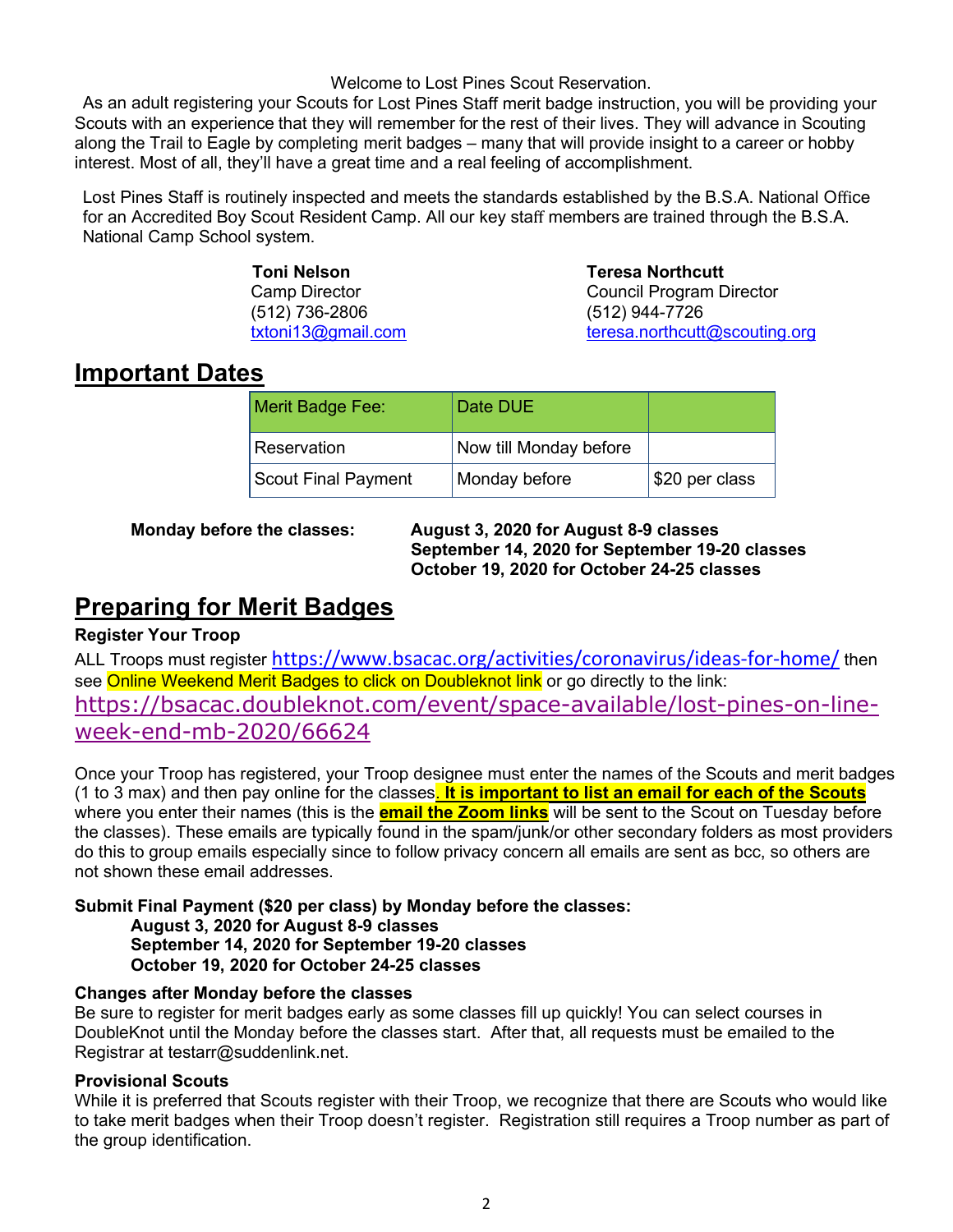#### **Refund Policy**

For the Council full Refund Policy please go to http://www.bsacac.org/about/refund\_policy.

Any other Refund Requests must be submitted within ten (10) days following the end of the applicable activity and may be subject to a twenty-five percent (25%) program recovery fee according to the policies.

#### **Appropriate Clothing**

The Scout uniform should be worn by the Scouts but at all time appropriate clothing must be worn. Shirts are required without any words or pictures not representing the best spirit of the Scout Oath and Law. Also, **a shirt with sleeves must always be worn.** Any scout conducting themselves in a non-scout manner will be dropped from the zoom meeting.

### **Schedule Overview**

#### **Program Areas**

Merit Badge are designed to fit into a three-one-hour schedule. Classes are held in three sessions on Saturday morning the same merit badges have their second hour Saturday afternoon and then their third one-hour Sunday afternoon. We recommend that Scouts obtain the merit badge pamphlets (available at the Scout Shop) prior to the weekend so that they can do advance study to be well prepared for class. Any work not completed by the end of Sunday afternoon class will be recorded as a partial.

MB Courses have minimum and maximum participant limits built into the event registration system. If demand is low for a course, it may be cancelled. Every possible effort to alert the troop contact person of changes will be made. If the MB does not appear in Doubleknot, it is probably full. If you need that particular merit badge, email [testarr@suddenlink.net](mailto:testarr@suddenlink.net) and if there is enough demand we may be able to add a class. MB selections are taken on a first come first serve basis.

In many cases, the merit badges cannot be completed during the weekend (ex. Pets requires the Scout to care for a pet for four months). Scouts will receive "partial" credit for any merit badge showing the requirements they completed. Troops should plan their program to help their Scouts complete the merit badges after the weekend classes or encourage them to work on the longer requirements prior to Saturday. Some merit badges will have requirements which can be done Saturday evening before the last class on Sunday afternoon to ensure a completion is entered. The example of Pets MB requirement for taking care of a pet can be met by a parent in the first hour stating the scout has met the requirement.

All merit badges require participation by the scout. Merely logging into the zoom link will not complete any requirement. Scouts which lose their video connection must ensure they are answering verbally, thumbs up, or through chat when available.

## **At the End of Weekend**

#### **Merit Badge Completion Reports**

The person that registered the scout(s) in Doubleknot can run a completion report at any time. Instructors will have all requirements completed Saturday and Sunday entered by Monday night. We recommend the report be run on Tuesday and any discrepancies be directed to the Registrar at [testarr@suddenlink.net.](mailto:testarr@suddenlink.net) Leaders are responsible for checking their materials and making certain that they have completion information for each Scout for each course they were enrolled in. This information will show the requirements that the Scout completed during the weekend. Courses will be shown "**COMPLETE**" if the Scout completed all merit badge requirements or "**PARTIAL**" if there are requirements that were not completed. For partials, the requirements listed are what was completed during the class.

**Any requirements not completed during the class become the responsibility of the Troop and its leaders and merit badge counselors to verify.** An example of this would be the requirement for several merit badge that require the Scout to do a presentation to a group. These requirements are typically done in the Flip grid program which allows viewing by others to meet the requirement. If this Flip grid presentation is not done before class on Sunday afternoon, then a partial will be recorded by your troop leadership may still use this method as a viable presentation method during these limited group event times.